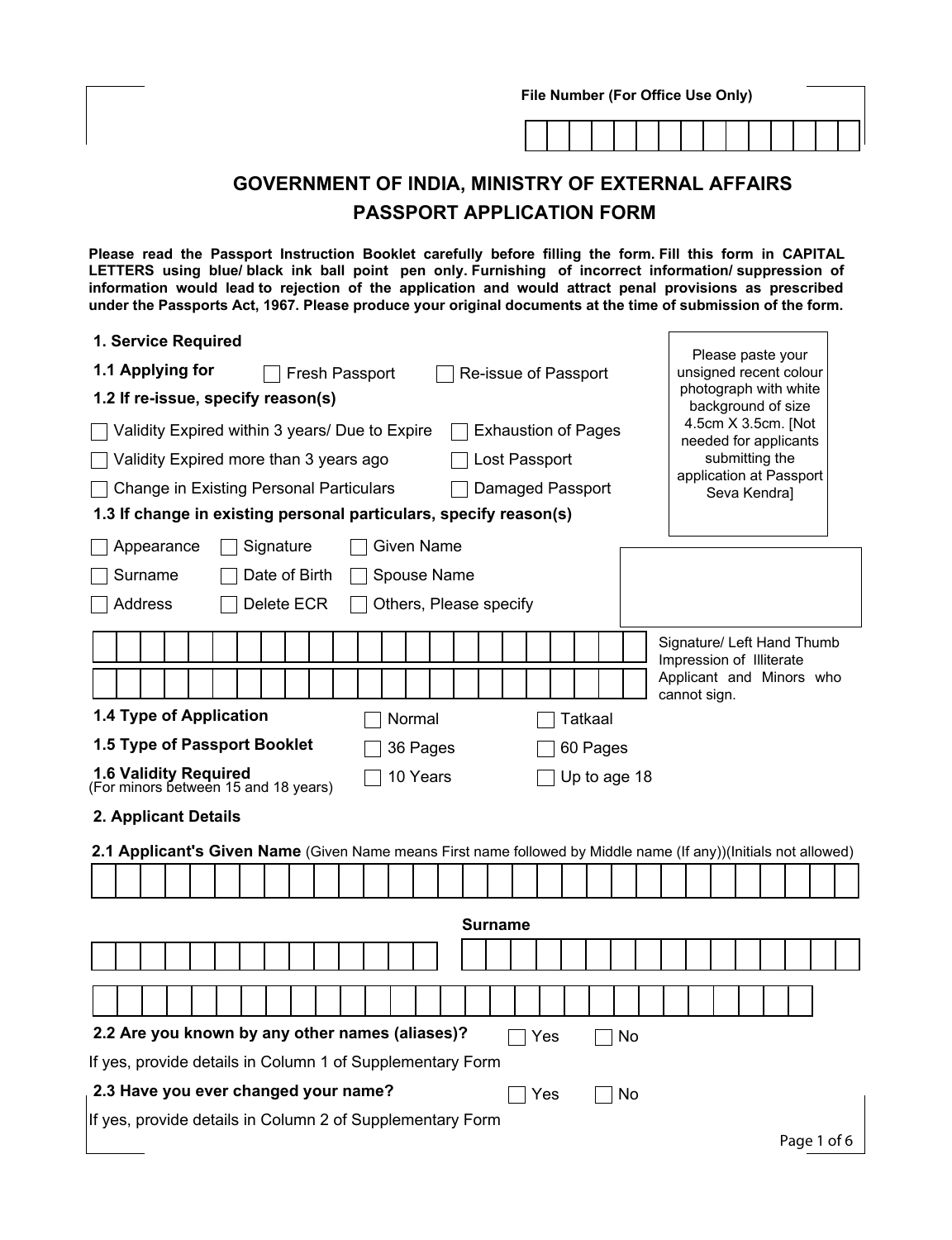| 2.4 Date of Birth (DD-MM-YYYY)                                                                                                       |  |  |  |  |  |  |  |  |  |  |  |  |  |
|--------------------------------------------------------------------------------------------------------------------------------------|--|--|--|--|--|--|--|--|--|--|--|--|--|
| 2.5 Place of Birth (Village or Town or City)                                                                                         |  |  |  |  |  |  |  |  |  |  |  |  |  |
|                                                                                                                                      |  |  |  |  |  |  |  |  |  |  |  |  |  |
| District (If born in India)                                                                                                          |  |  |  |  |  |  |  |  |  |  |  |  |  |
|                                                                                                                                      |  |  |  |  |  |  |  |  |  |  |  |  |  |
|                                                                                                                                      |  |  |  |  |  |  |  |  |  |  |  |  |  |
| State/ UT (If born in India)                                                                                                         |  |  |  |  |  |  |  |  |  |  |  |  |  |
|                                                                                                                                      |  |  |  |  |  |  |  |  |  |  |  |  |  |
| Country (If born abroad) If born before 15/08/1947 in a place now in Pakistan or Bangladesh, write<br>"Undivided India"              |  |  |  |  |  |  |  |  |  |  |  |  |  |
|                                                                                                                                      |  |  |  |  |  |  |  |  |  |  |  |  |  |
| 2.6 Gender<br>Male<br>Female                                                                                                         |  |  |  |  |  |  |  |  |  |  |  |  |  |
| 2.7 Marital Status<br>Single<br>Married<br>Divorced<br>Widow/ Widower<br>Separated                                                   |  |  |  |  |  |  |  |  |  |  |  |  |  |
| 2.8 Citizenship of India by<br><b>Birth</b><br>Registration/ Naturalization<br>Descent                                               |  |  |  |  |  |  |  |  |  |  |  |  |  |
| 2.9 PAN (If available)<br>2.10 Voter ID (If available)                                                                               |  |  |  |  |  |  |  |  |  |  |  |  |  |
|                                                                                                                                      |  |  |  |  |  |  |  |  |  |  |  |  |  |
| 2.11 Employment Type                                                                                                                 |  |  |  |  |  |  |  |  |  |  |  |  |  |
| <b>PSU</b><br>Government<br><b>Statutory Body</b><br><b>Retired Government Servant</b><br>Self Employed                              |  |  |  |  |  |  |  |  |  |  |  |  |  |
| Homemaker<br>Student<br>Not Employed<br><b>Retired-Private Service</b><br>Private                                                    |  |  |  |  |  |  |  |  |  |  |  |  |  |
| Owners, Partners & Directors of companies which are members of CII, FICCI & ASSOCHAM<br>Others                                       |  |  |  |  |  |  |  |  |  |  |  |  |  |
| 2.12 If employed in Government/ Statutory Body/ PSU, specify organization name                                                       |  |  |  |  |  |  |  |  |  |  |  |  |  |
|                                                                                                                                      |  |  |  |  |  |  |  |  |  |  |  |  |  |
|                                                                                                                                      |  |  |  |  |  |  |  |  |  |  |  |  |  |
|                                                                                                                                      |  |  |  |  |  |  |  |  |  |  |  |  |  |
|                                                                                                                                      |  |  |  |  |  |  |  |  |  |  |  |  |  |
| 2.13 Is either of your parent (in case of minor)/ spouse, a government servant?<br>No<br>Yes                                         |  |  |  |  |  |  |  |  |  |  |  |  |  |
| 2.14 Educational Qualification                                                                                                       |  |  |  |  |  |  |  |  |  |  |  |  |  |
| 5th pass or less<br>Between 6th and 9th Standard                                                                                     |  |  |  |  |  |  |  |  |  |  |  |  |  |
| 10th pass and above<br>Graduate and above                                                                                            |  |  |  |  |  |  |  |  |  |  |  |  |  |
| 2.15 Are you eligible for Non-ECR category? □ Yes<br>For details, see Column 2.15, section B of<br>No.<br><b>Instruction Booklet</b> |  |  |  |  |  |  |  |  |  |  |  |  |  |
| 2.16 Visible Distinguishing Mark                                                                                                     |  |  |  |  |  |  |  |  |  |  |  |  |  |
|                                                                                                                                      |  |  |  |  |  |  |  |  |  |  |  |  |  |
|                                                                                                                                      |  |  |  |  |  |  |  |  |  |  |  |  |  |
| 2.17 Aadhaar Number                                                                                                                  |  |  |  |  |  |  |  |  |  |  |  |  |  |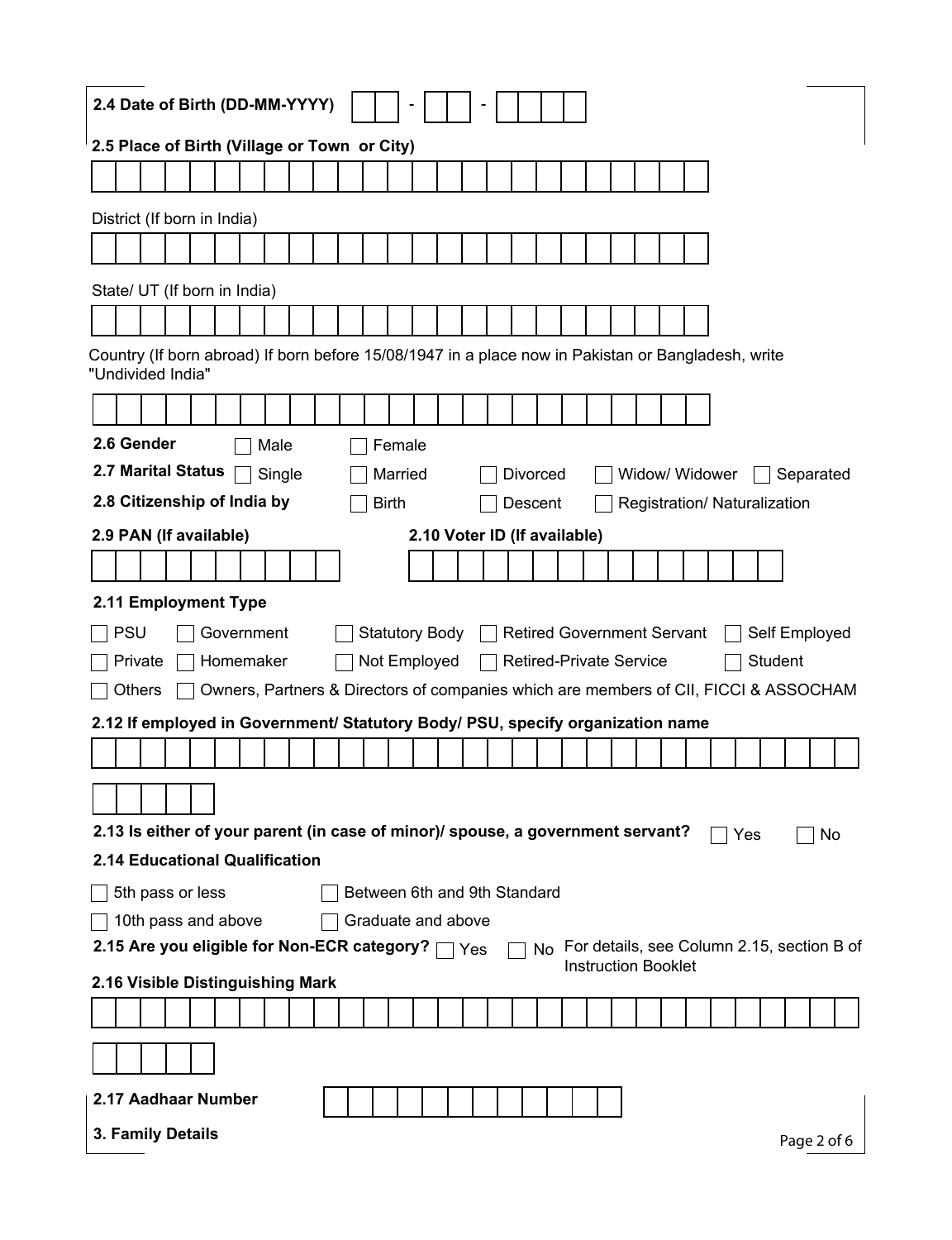| <b>Surname</b><br>3.2 Mother's Given Name (Given Name means First name followed by Middle name (If any)) (Initials not allowed)<br><b>Surname</b><br>3.3 Legal Guardian's Given Name (If applicable) (Initials not allowed)<br><b>Surname</b><br>3.4 Spouse's Given Name (Given Name means First name followed by Middle name (If any)) (Initials not allowed)<br><b>Surname</b><br>3.5 If applicant is minor, provide following details |  |  |  |  |  |  |  |  |  |  |  |  |  |  |
|------------------------------------------------------------------------------------------------------------------------------------------------------------------------------------------------------------------------------------------------------------------------------------------------------------------------------------------------------------------------------------------------------------------------------------------|--|--|--|--|--|--|--|--|--|--|--|--|--|--|
|                                                                                                                                                                                                                                                                                                                                                                                                                                          |  |  |  |  |  |  |  |  |  |  |  |  |  |  |
|                                                                                                                                                                                                                                                                                                                                                                                                                                          |  |  |  |  |  |  |  |  |  |  |  |  |  |  |
|                                                                                                                                                                                                                                                                                                                                                                                                                                          |  |  |  |  |  |  |  |  |  |  |  |  |  |  |
|                                                                                                                                                                                                                                                                                                                                                                                                                                          |  |  |  |  |  |  |  |  |  |  |  |  |  |  |
|                                                                                                                                                                                                                                                                                                                                                                                                                                          |  |  |  |  |  |  |  |  |  |  |  |  |  |  |
|                                                                                                                                                                                                                                                                                                                                                                                                                                          |  |  |  |  |  |  |  |  |  |  |  |  |  |  |
|                                                                                                                                                                                                                                                                                                                                                                                                                                          |  |  |  |  |  |  |  |  |  |  |  |  |  |  |
|                                                                                                                                                                                                                                                                                                                                                                                                                                          |  |  |  |  |  |  |  |  |  |  |  |  |  |  |
|                                                                                                                                                                                                                                                                                                                                                                                                                                          |  |  |  |  |  |  |  |  |  |  |  |  |  |  |
|                                                                                                                                                                                                                                                                                                                                                                                                                                          |  |  |  |  |  |  |  |  |  |  |  |  |  |  |
|                                                                                                                                                                                                                                                                                                                                                                                                                                          |  |  |  |  |  |  |  |  |  |  |  |  |  |  |
|                                                                                                                                                                                                                                                                                                                                                                                                                                          |  |  |  |  |  |  |  |  |  |  |  |  |  |  |
|                                                                                                                                                                                                                                                                                                                                                                                                                                          |  |  |  |  |  |  |  |  |  |  |  |  |  |  |
|                                                                                                                                                                                                                                                                                                                                                                                                                                          |  |  |  |  |  |  |  |  |  |  |  |  |  |  |
|                                                                                                                                                                                                                                                                                                                                                                                                                                          |  |  |  |  |  |  |  |  |  |  |  |  |  |  |
|                                                                                                                                                                                                                                                                                                                                                                                                                                          |  |  |  |  |  |  |  |  |  |  |  |  |  |  |
|                                                                                                                                                                                                                                                                                                                                                                                                                                          |  |  |  |  |  |  |  |  |  |  |  |  |  |  |
|                                                                                                                                                                                                                                                                                                                                                                                                                                          |  |  |  |  |  |  |  |  |  |  |  |  |  |  |
|                                                                                                                                                                                                                                                                                                                                                                                                                                          |  |  |  |  |  |  |  |  |  |  |  |  |  |  |
|                                                                                                                                                                                                                                                                                                                                                                                                                                          |  |  |  |  |  |  |  |  |  |  |  |  |  |  |
|                                                                                                                                                                                                                                                                                                                                                                                                                                          |  |  |  |  |  |  |  |  |  |  |  |  |  |  |
| Parent's Passport Details (If passport has been applied for but not received, give File Number)                                                                                                                                                                                                                                                                                                                                          |  |  |  |  |  |  |  |  |  |  |  |  |  |  |
| Father/ Legal Guardian's File/ Passport Number<br>Father/ Legal Guardian's Nationality, if not Indian                                                                                                                                                                                                                                                                                                                                    |  |  |  |  |  |  |  |  |  |  |  |  |  |  |
|                                                                                                                                                                                                                                                                                                                                                                                                                                          |  |  |  |  |  |  |  |  |  |  |  |  |  |  |
| Mother/ Legal Guardian's File/ Passport Number<br>Mother/ Legal Guardian's Nationality, if not Indian                                                                                                                                                                                                                                                                                                                                    |  |  |  |  |  |  |  |  |  |  |  |  |  |  |
|                                                                                                                                                                                                                                                                                                                                                                                                                                          |  |  |  |  |  |  |  |  |  |  |  |  |  |  |
| 4. Present Residential Address Details (Where applicant presently resides)                                                                                                                                                                                                                                                                                                                                                               |  |  |  |  |  |  |  |  |  |  |  |  |  |  |

 Page 3 of 6 **4.1 Residing Since (MM-YYYY)** If you have been residing at your present residential address for less than  one year, mention the previous address(es) in Column 3 of Supplementary Form. If you are on a temporary visit to India, fill Column 5 of Supplementary Form.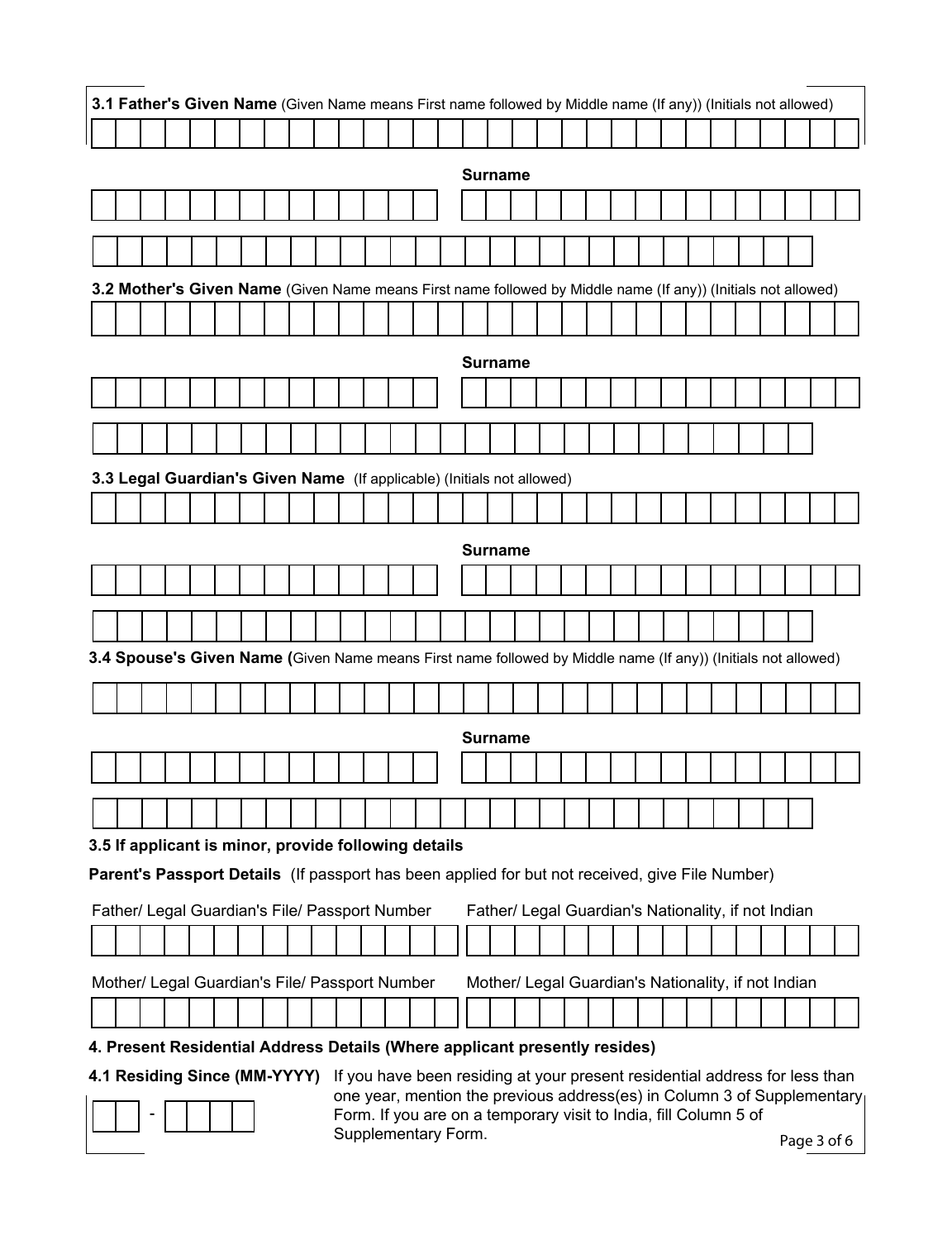|                          | 4.2 House No. and Street Name                                                                                         |  |  |  |  |  |  |  |   |  |  |  |  |  |                  |                 |  |    |  |  |                       |  |  |  |                                    |
|--------------------------|-----------------------------------------------------------------------------------------------------------------------|--|--|--|--|--|--|--|---|--|--|--|--|--|------------------|-----------------|--|----|--|--|-----------------------|--|--|--|------------------------------------|
|                          |                                                                                                                       |  |  |  |  |  |  |  |   |  |  |  |  |  |                  |                 |  |    |  |  |                       |  |  |  |                                    |
| Village or Town or City  |                                                                                                                       |  |  |  |  |  |  |  |   |  |  |  |  |  |                  |                 |  |    |  |  |                       |  |  |  |                                    |
|                          |                                                                                                                       |  |  |  |  |  |  |  |   |  |  |  |  |  |                  |                 |  |    |  |  |                       |  |  |  |                                    |
|                          | <b>District</b>                                                                                                       |  |  |  |  |  |  |  |   |  |  |  |  |  |                  |                 |  |    |  |  |                       |  |  |  |                                    |
|                          |                                                                                                                       |  |  |  |  |  |  |  |   |  |  |  |  |  |                  |                 |  |    |  |  |                       |  |  |  |                                    |
|                          | <b>Police Station</b>                                                                                                 |  |  |  |  |  |  |  |   |  |  |  |  |  |                  |                 |  |    |  |  |                       |  |  |  |                                    |
|                          |                                                                                                                       |  |  |  |  |  |  |  |   |  |  |  |  |  |                  |                 |  |    |  |  |                       |  |  |  |                                    |
|                          | State/ UT                                                                                                             |  |  |  |  |  |  |  |   |  |  |  |  |  |                  |                 |  |    |  |  |                       |  |  |  |                                    |
|                          |                                                                                                                       |  |  |  |  |  |  |  |   |  |  |  |  |  |                  |                 |  |    |  |  |                       |  |  |  |                                    |
| PIN                      |                                                                                                                       |  |  |  |  |  |  |  |   |  |  |  |  |  |                  |                 |  |    |  |  |                       |  |  |  |                                    |
|                          |                                                                                                                       |  |  |  |  |  |  |  |   |  |  |  |  |  |                  |                 |  |    |  |  |                       |  |  |  |                                    |
|                          | Mobile Number                                                                                                         |  |  |  |  |  |  |  |   |  |  |  |  |  | Telephone Number |                 |  |    |  |  |                       |  |  |  |                                    |
|                          |                                                                                                                       |  |  |  |  |  |  |  |   |  |  |  |  |  |                  |                 |  |    |  |  |                       |  |  |  |                                    |
|                          | E-mail ID                                                                                                             |  |  |  |  |  |  |  |   |  |  |  |  |  |                  |                 |  |    |  |  |                       |  |  |  |                                    |
|                          |                                                                                                                       |  |  |  |  |  |  |  |   |  |  |  |  |  |                  |                 |  |    |  |  |                       |  |  |  |                                    |
|                          |                                                                                                                       |  |  |  |  |  |  |  |   |  |  |  |  |  |                  |                 |  |    |  |  |                       |  |  |  |                                    |
|                          | 4.3 Is permanent address same as present address?                                                                     |  |  |  |  |  |  |  |   |  |  |  |  |  |                  | $\sqsupset$ Yes |  | No |  |  |                       |  |  |  | If no, provide details in Column 4 |
|                          |                                                                                                                       |  |  |  |  |  |  |  |   |  |  |  |  |  |                  |                 |  |    |  |  | of Supplementary Form |  |  |  |                                    |
|                          | 5. Emergency Contact Details<br>Name and Address (Mention address only if different from present residential address) |  |  |  |  |  |  |  |   |  |  |  |  |  |                  |                 |  |    |  |  |                       |  |  |  |                                    |
| $\overline{\phantom{0}}$ |                                                                                                                       |  |  |  |  |  |  |  | . |  |  |  |  |  |                  |                 |  |    |  |  |                       |  |  |  |                                    |
|                          |                                                                                                                       |  |  |  |  |  |  |  |   |  |  |  |  |  |                  |                 |  |    |  |  |                       |  |  |  |                                    |
|                          |                                                                                                                       |  |  |  |  |  |  |  |   |  |  |  |  |  |                  |                 |  |    |  |  |                       |  |  |  |                                    |
|                          |                                                                                                                       |  |  |  |  |  |  |  |   |  |  |  |  |  |                  |                 |  |    |  |  |                       |  |  |  |                                    |
|                          |                                                                                                                       |  |  |  |  |  |  |  |   |  |  |  |  |  |                  |                 |  |    |  |  |                       |  |  |  |                                    |
|                          | Mobile Number                                                                                                         |  |  |  |  |  |  |  |   |  |  |  |  |  | Telephone Number |                 |  |    |  |  |                       |  |  |  |                                    |
|                          |                                                                                                                       |  |  |  |  |  |  |  |   |  |  |  |  |  |                  |                 |  |    |  |  |                       |  |  |  |                                    |
|                          | E-mail ID                                                                                                             |  |  |  |  |  |  |  |   |  |  |  |  |  |                  |                 |  |    |  |  |                       |  |  |  |                                    |
|                          |                                                                                                                       |  |  |  |  |  |  |  |   |  |  |  |  |  |                  |                 |  |    |  |  |                       |  |  |  |                                    |
|                          | Page 4 of 6                                                                                                           |  |  |  |  |  |  |  |   |  |  |  |  |  |                  |                 |  |    |  |  |                       |  |  |  |                                    |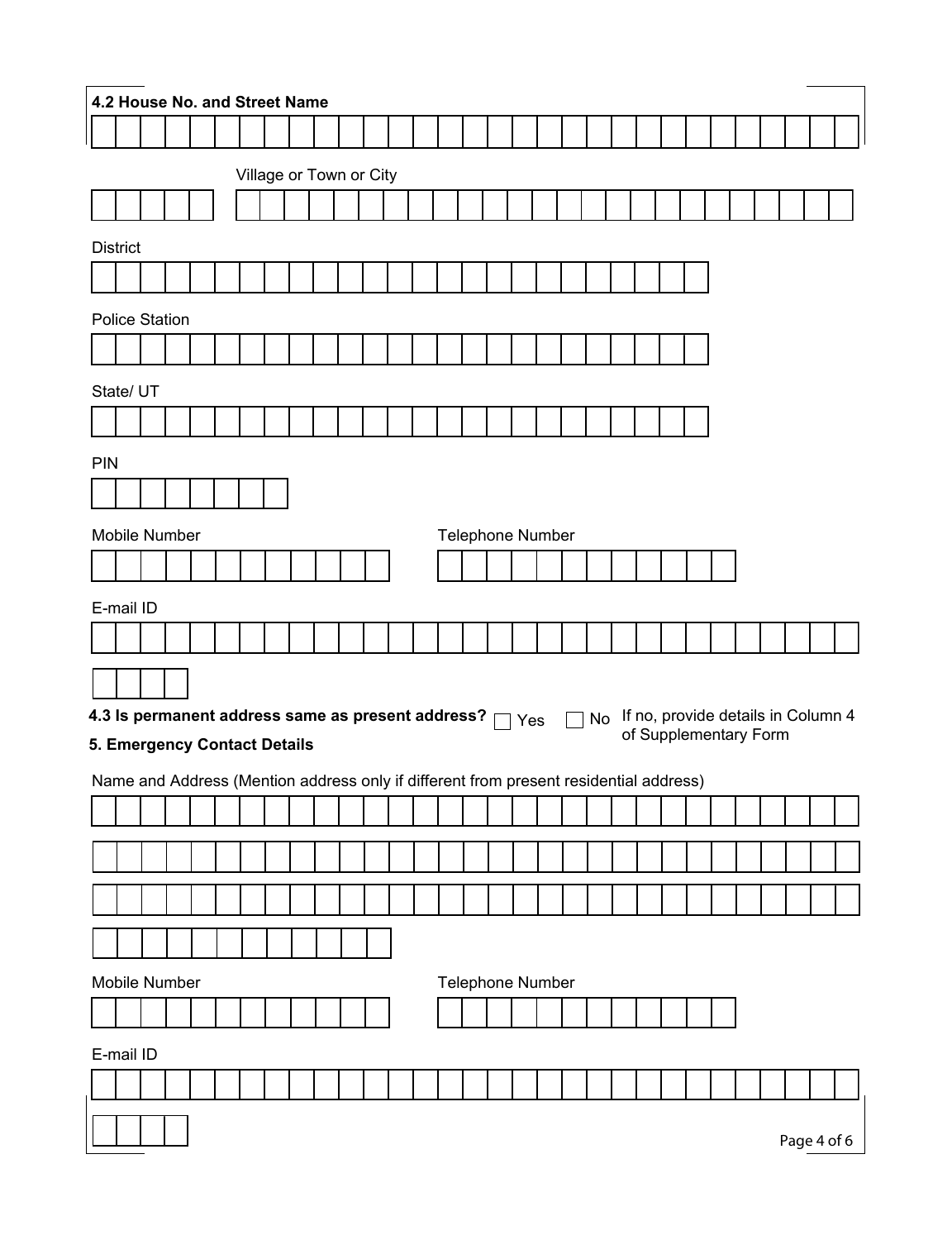|                                                                                                                                                            | 6. References in your Village or Town or City<br>6.1 First Reference Name and Address                                      |  |  |  |  |  |  |  |  |  |  |  |  |                            |  |  |  |  |  |  |     |                             |  |     |
|------------------------------------------------------------------------------------------------------------------------------------------------------------|----------------------------------------------------------------------------------------------------------------------------|--|--|--|--|--|--|--|--|--|--|--|--|----------------------------|--|--|--|--|--|--|-----|-----------------------------|--|-----|
|                                                                                                                                                            |                                                                                                                            |  |  |  |  |  |  |  |  |  |  |  |  |                            |  |  |  |  |  |  |     |                             |  |     |
|                                                                                                                                                            |                                                                                                                            |  |  |  |  |  |  |  |  |  |  |  |  |                            |  |  |  |  |  |  |     |                             |  |     |
|                                                                                                                                                            |                                                                                                                            |  |  |  |  |  |  |  |  |  |  |  |  |                            |  |  |  |  |  |  |     |                             |  |     |
|                                                                                                                                                            |                                                                                                                            |  |  |  |  |  |  |  |  |  |  |  |  |                            |  |  |  |  |  |  |     |                             |  |     |
|                                                                                                                                                            |                                                                                                                            |  |  |  |  |  |  |  |  |  |  |  |  |                            |  |  |  |  |  |  |     |                             |  |     |
|                                                                                                                                                            | <b>Mobile Number</b>                                                                                                       |  |  |  |  |  |  |  |  |  |  |  |  | <b>Telephone Number</b>    |  |  |  |  |  |  |     |                             |  |     |
|                                                                                                                                                            |                                                                                                                            |  |  |  |  |  |  |  |  |  |  |  |  |                            |  |  |  |  |  |  |     |                             |  |     |
|                                                                                                                                                            | 6.2 Second Reference Name and Address                                                                                      |  |  |  |  |  |  |  |  |  |  |  |  |                            |  |  |  |  |  |  |     |                             |  |     |
|                                                                                                                                                            |                                                                                                                            |  |  |  |  |  |  |  |  |  |  |  |  |                            |  |  |  |  |  |  |     |                             |  |     |
|                                                                                                                                                            |                                                                                                                            |  |  |  |  |  |  |  |  |  |  |  |  |                            |  |  |  |  |  |  |     |                             |  |     |
|                                                                                                                                                            |                                                                                                                            |  |  |  |  |  |  |  |  |  |  |  |  |                            |  |  |  |  |  |  |     |                             |  |     |
|                                                                                                                                                            |                                                                                                                            |  |  |  |  |  |  |  |  |  |  |  |  |                            |  |  |  |  |  |  |     |                             |  |     |
|                                                                                                                                                            |                                                                                                                            |  |  |  |  |  |  |  |  |  |  |  |  |                            |  |  |  |  |  |  |     |                             |  |     |
|                                                                                                                                                            | <b>Mobile Number</b>                                                                                                       |  |  |  |  |  |  |  |  |  |  |  |  | <b>Telephone Number</b>    |  |  |  |  |  |  |     |                             |  |     |
|                                                                                                                                                            |                                                                                                                            |  |  |  |  |  |  |  |  |  |  |  |  |                            |  |  |  |  |  |  |     |                             |  |     |
| 7. Previous Passport/ Application Details                                                                                                                  |                                                                                                                            |  |  |  |  |  |  |  |  |  |  |  |  |                            |  |  |  |  |  |  |     |                             |  |     |
|                                                                                                                                                            | 7.1 Details of latest held/ existing/ lost/ damaged ordinary passport                                                      |  |  |  |  |  |  |  |  |  |  |  |  |                            |  |  |  |  |  |  |     |                             |  |     |
|                                                                                                                                                            | Passport Number                                                                                                            |  |  |  |  |  |  |  |  |  |  |  |  | Date of Issue (DD-MM-YYYY) |  |  |  |  |  |  |     | Date of Expiry (DD-MM-YYYY) |  |     |
|                                                                                                                                                            |                                                                                                                            |  |  |  |  |  |  |  |  |  |  |  |  |                            |  |  |  |  |  |  |     |                             |  |     |
|                                                                                                                                                            | Place of Issue                                                                                                             |  |  |  |  |  |  |  |  |  |  |  |  |                            |  |  |  |  |  |  |     |                             |  |     |
|                                                                                                                                                            |                                                                                                                            |  |  |  |  |  |  |  |  |  |  |  |  |                            |  |  |  |  |  |  |     |                             |  |     |
| If you have held/ hold any diplomatic/ official passport, provide details in Column 6 of Supplementary Form                                                |                                                                                                                            |  |  |  |  |  |  |  |  |  |  |  |  |                            |  |  |  |  |  |  |     |                             |  |     |
| 7.2 Have you ever applied for passport, but not issued?<br>No If yes, provide the following<br>Yes<br>details<br>File Number<br>Month and Year of applying |                                                                                                                            |  |  |  |  |  |  |  |  |  |  |  |  |                            |  |  |  |  |  |  |     |                             |  |     |
|                                                                                                                                                            |                                                                                                                            |  |  |  |  |  |  |  |  |  |  |  |  |                            |  |  |  |  |  |  |     |                             |  |     |
|                                                                                                                                                            |                                                                                                                            |  |  |  |  |  |  |  |  |  |  |  |  |                            |  |  |  |  |  |  |     |                             |  |     |
|                                                                                                                                                            | Name of passport office where applied                                                                                      |  |  |  |  |  |  |  |  |  |  |  |  |                            |  |  |  |  |  |  |     |                             |  |     |
|                                                                                                                                                            |                                                                                                                            |  |  |  |  |  |  |  |  |  |  |  |  |                            |  |  |  |  |  |  |     |                             |  |     |
|                                                                                                                                                            | 8. Other details                                                                                                           |  |  |  |  |  |  |  |  |  |  |  |  |                            |  |  |  |  |  |  |     |                             |  |     |
|                                                                                                                                                            | 8.1 Have you ever been charged with criminal proceedings or any arrest warrant/ summon<br>pending before a court in India? |  |  |  |  |  |  |  |  |  |  |  |  |                            |  |  |  |  |  |  | Yes |                             |  | No. |
|                                                                                                                                                            | If yes, fill Column 7.1 of Supplementary Form                                                                              |  |  |  |  |  |  |  |  |  |  |  |  |                            |  |  |  |  |  |  |     | Page 5 of 6                 |  |     |